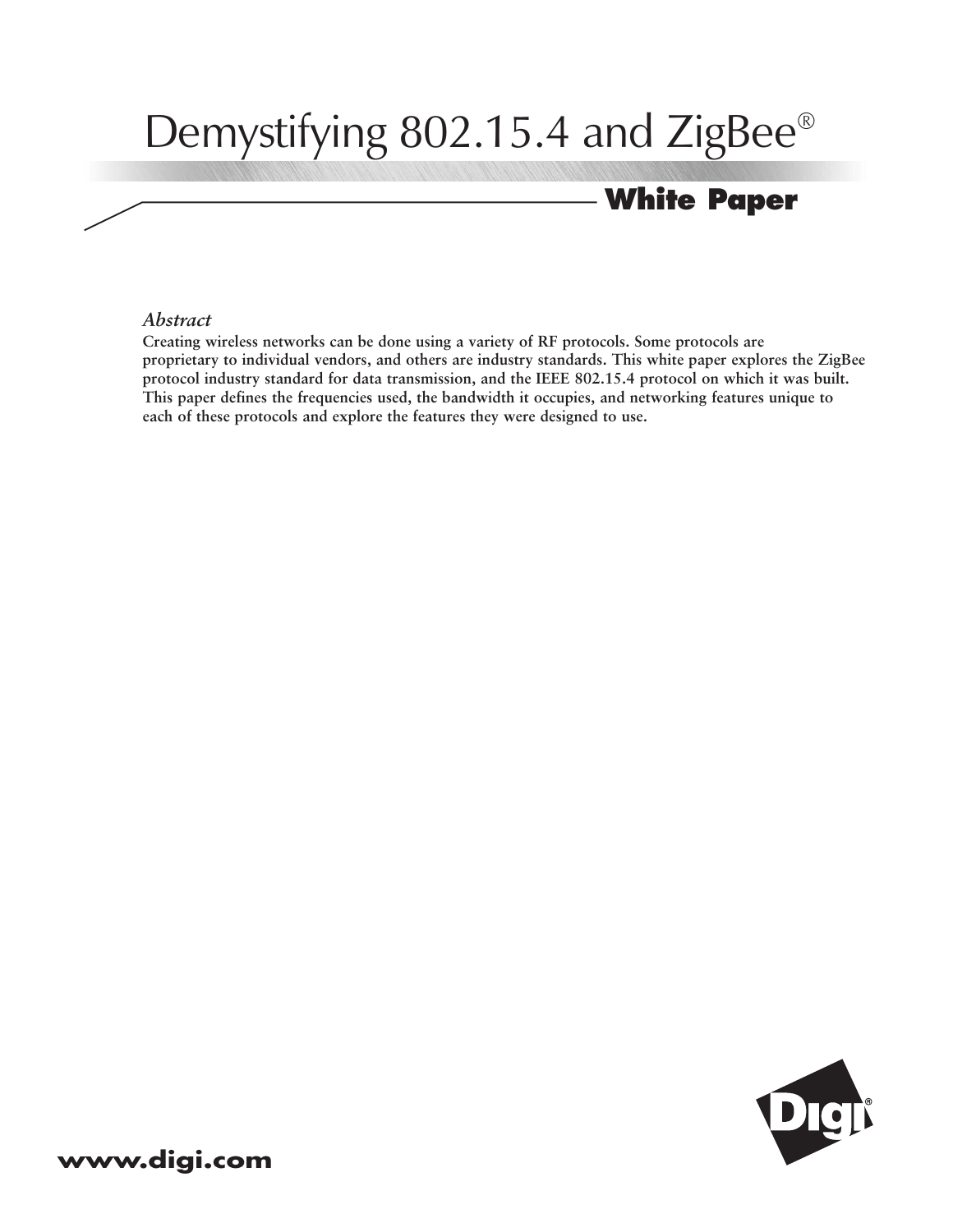### *802.15.4*

802.15.4 is a standard for wireless communication issued by the IEEE (Institute for Electrical and Electronics Engineers). The IEEE is a technical professional association that has written numerous standards to promote growth and interoperability of existing and emerging technologies. IEEE has published the standards that define communication in areas such as the Internet, PC peripherals, industrial communication and wireless technology. As a few examples, the IEEE 802.11 standard defines communication for wireless LAN and 802.16 defines communication for broadband wireless Metropolitan Area Networks.

While both of those wireless standards are concerned with higher bandwidth Internet access applications, 802.15.4 was developed with lower data rate, simple connectivity and battery application in mind. The 802.15.4 standard specifies that communication can occur in the 868-868.8 MHz, the 902-928 MHz or the 2.400-2.4835 GHz Industrial Scientific and Medical (ISM) bands. While any of these bands can technically be used by 802.15.4 devices, the 2.4 GHz band is more popular as it is open in most of the countries worldwide. The 868 MHz band is specified primarily for European use, whereas the 902-928 MHz band can only be used in the United States, Canada and a few other countries and territories that accept the FCC regulations.

The 802.15.4 standard specifies that communication should occur in 5 MHz channels ranging from 2.405 to 2.480 GHz. In the 2.4 GHz band, a maximum over-the-air data rate of 250 kbps is specified, but due to the overhead of the protocol the actual theoretical maximum data rate is approximately half of that. While the standard specifies 5 MHz channels, only approximately 2 MHz of the channel is consumed with the occupied bandwidth. At 2.4 GHz, 802.15.4 specifies the use of Direct Sequence Spread Spectrum and uses an Offset Quadrature Phase Shift Keying (O-QPSK) with half-sine pulse shaping to modulate the RF carrier. The graph below shows the various channels at the spacing specified by 802.15.4.

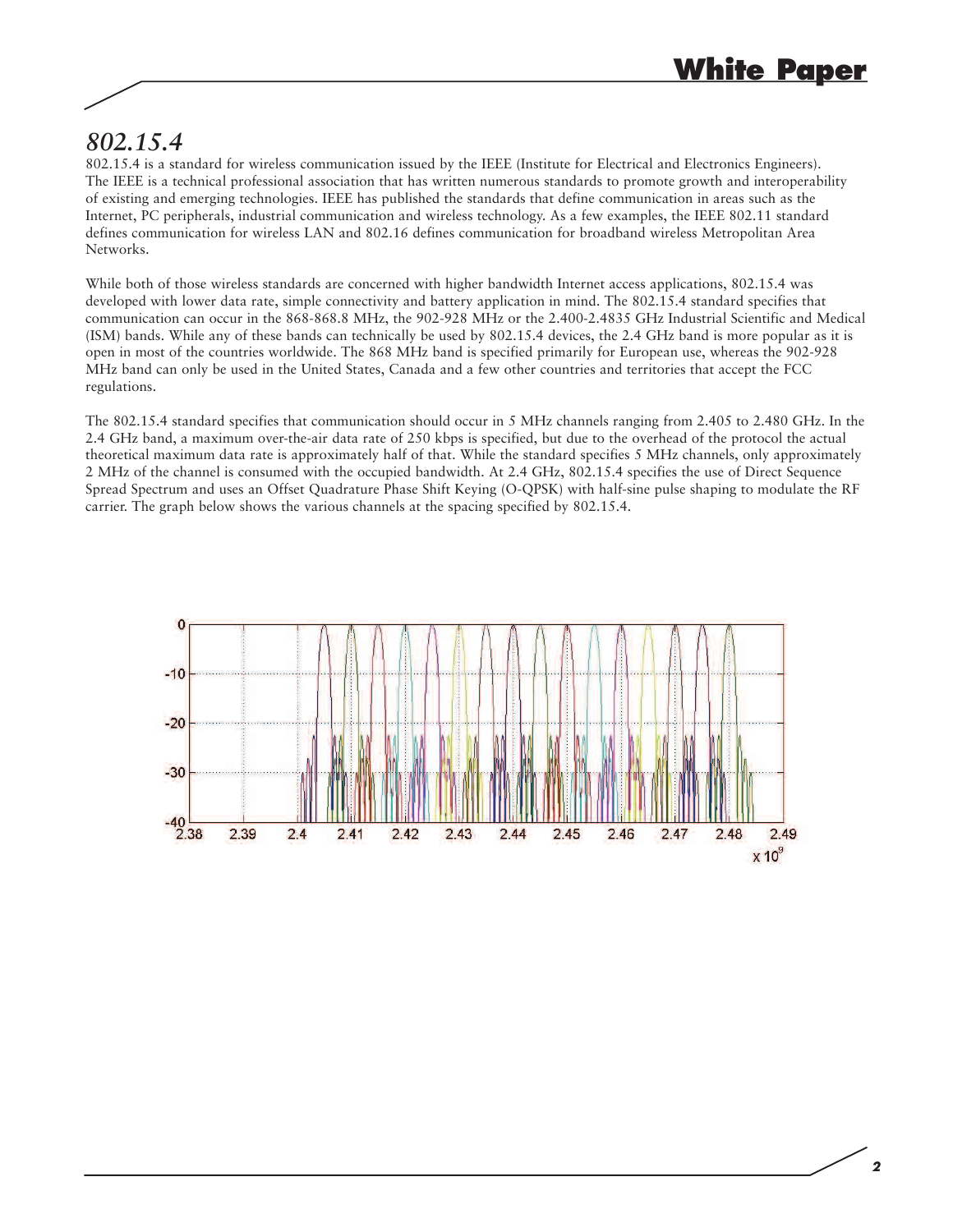The 802.15.4 standard allows for communication in a point-to-point or a point-to-multipoint configuration. A typical application involves a central coordinator with multiple remote nodes connecting back to this central host.



Digi's XBee™ 802.15.4 OEM RF modules can be set up to operate in a point-to-point, point-to-multipoint or a peer-to-peer configuration. While standard 802.15.4 always requires a coordinator, the Digi radios are set up so that a coordinator is not required.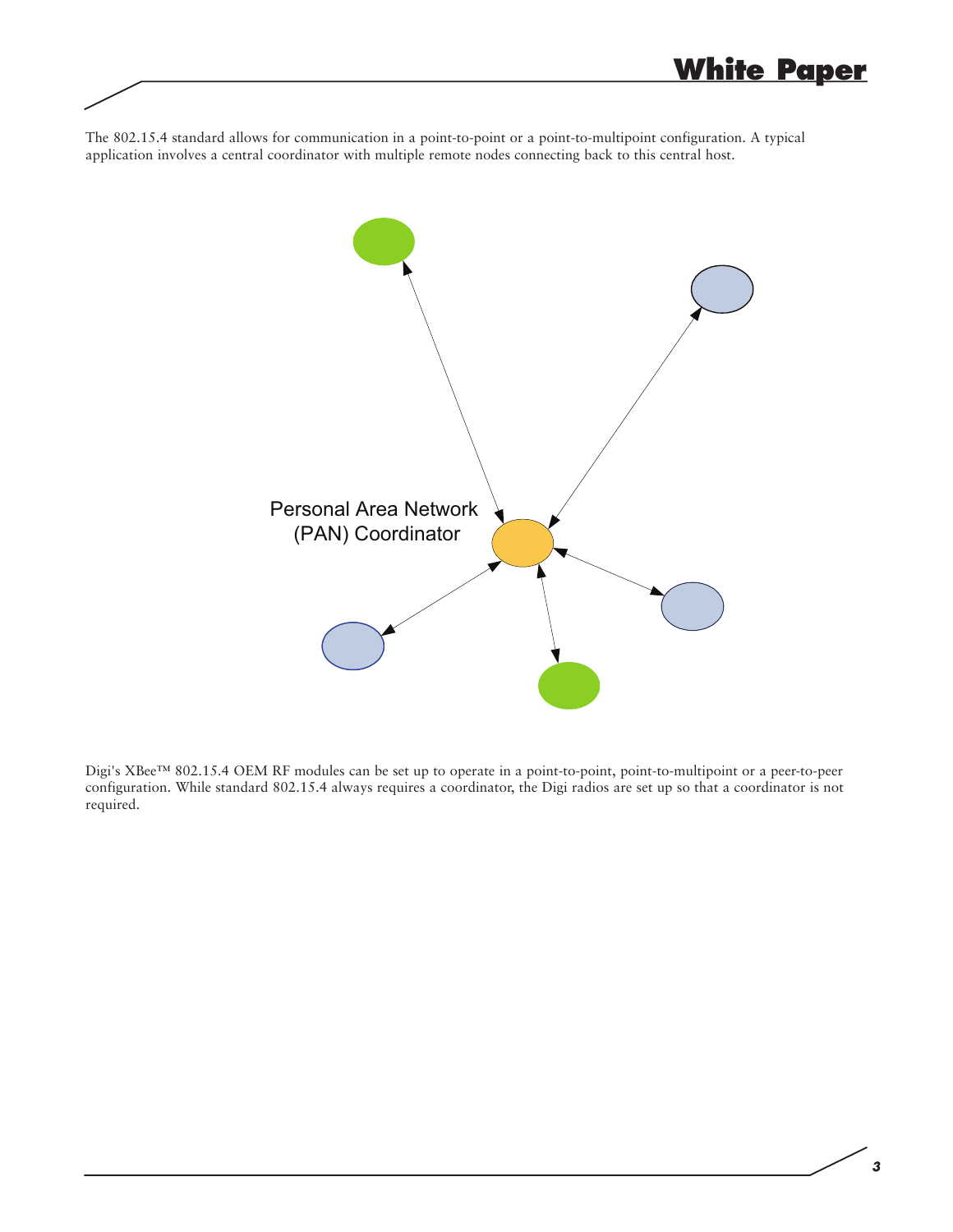### *ZigBee*

ZigBee is a protocol that uses the 802.15.4 standard as a baseline and adds additional routing and networking functionality. The ZigBee protocol was developed by the ZigBee Alliance. The ZigBee Alliance is a group of companies that worked in cooperation to develop a network protocol that can be used in a variety of commercial and industrial low data rate applications. ZigBee is designed to add mesh networking to the underlying 802.15.4 radio. Mesh networking is used in applications where the range between two points may be beyond the range of the two radios located at those points, but intermediate radios are in place that could forward on any messages to and from the desired radios.



As an example, in the figure above suppose you want to transmit data from point A to point B, but the distance was too great between the points. The message could be transmitted through point C and a few other radios to reach the destination.

The ZigBee protocol is designed so that if a number of different radios were deployed as in the figure above, the radios would automatically form a network without user intervention. The ZigBee protocol within the radios will take care of retries, acknowledgements and data message routing. ZigBee also has the ability to self-heal the network. If the radio at point C was removed for some reason, a new path would be used to route messages from A to B.

Devices in the ZigBee specification can either be used as End Devices, Routers or Coordinators. Routers can also be used as End Devices. Since the ZigBee protocol uses the 802.15.4 standard to define the PHY and MAC layers, the frequency, signal bandwidth and modulation techniques are identical.

Because ZigBee was designed for low power applications, it fits well into embedded systems and those markets where reliability and versatility are important but a high bandwidth is not. The following table offers a comparison of features with several other popular wireless technologies and their different applications.